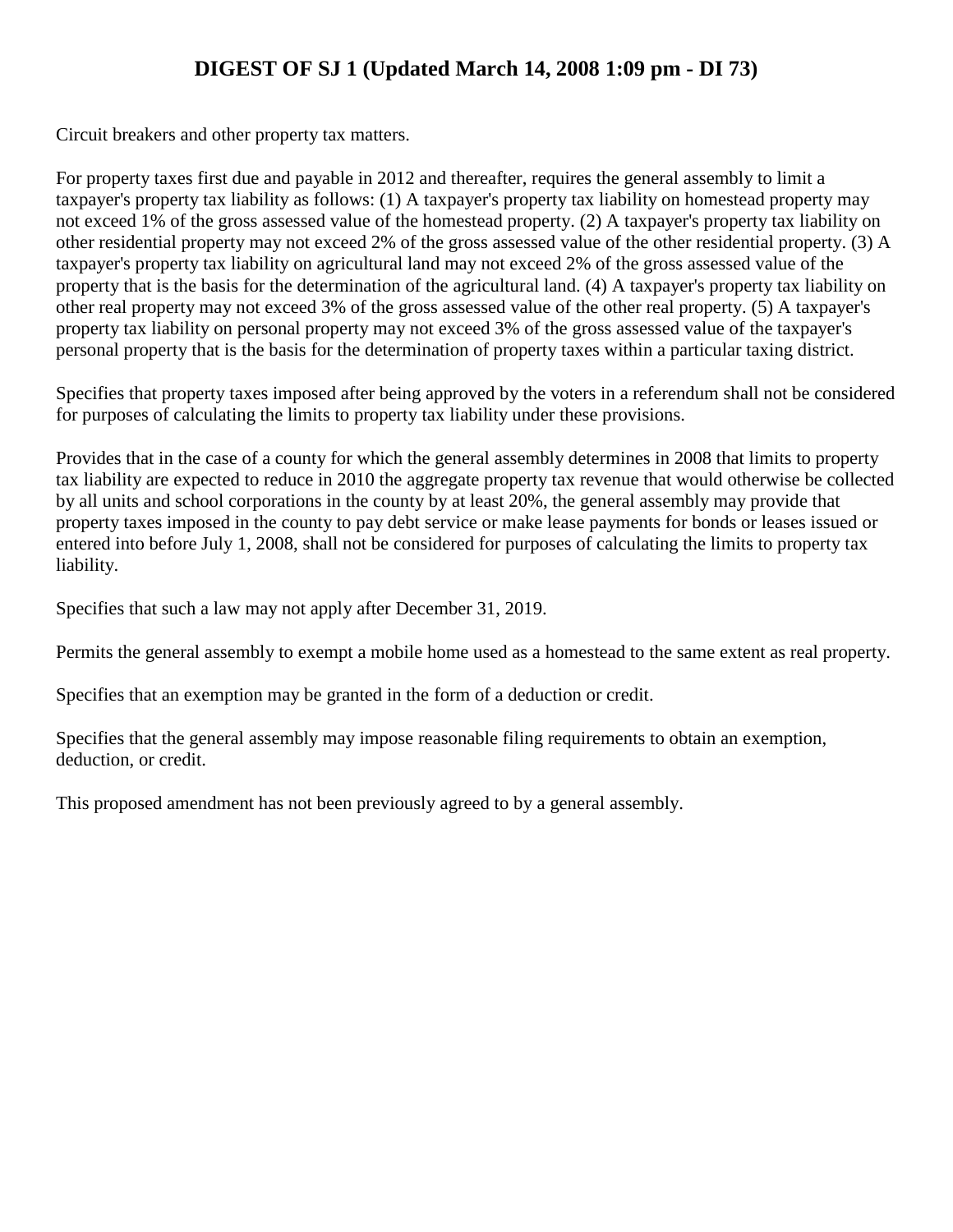## \*SJ0001.2\*

February 22, 2008

C

o

p

y

## **ENGROSSED SENATE JOINT RESOLUTION No. 1**

 $\overline{\phantom{a}}$ 

DIGEST OF SJ 1 (Updated February 21, 2008 1:18 pm - DI 92)

**Citations Affected:** Article 10, Section 1 of the Constitution of the State of Indiana.

**Synopsis:** Circuit breakers and other property tax matters. Requires the general assembly to limit a taxpayer's property tax liability as follows: (1) A taxpayer's property tax liability on homestead property may not exceed 1% of the combined household income (as computed by law) of the individuals who use the tangible property as their principal place of residence. (2) A taxpayer's property tax liability on other residential property may not exceed 2% of the gross assessed value of the other residential property. (3) A taxpayer's property tax liability on nonresidential real property may not exceed 3% of the gross assessed value of the nonresidential real property. (4) A taxpayer's property tax liability on personal property may not exceed 3% of the gross assessed (Continued next page)

**Effective:** This proposed amendment must be agreed to by two consecutive general assemblies and ratified by a majority of the state's voters voting on the question to be effective.

# **Kenley, Miller, Rogers,** Meeks, Mrvan, Zakas

(HOUSE SPONSORS — CRAWFORD, ESPICH, WELCH, TURNER)

November 20, 2007, read first time and referred to Committee on Tax and Fiscal Policy. Tax and Fiscal Policy. January 22, 2008, amended, reported favorably — Do Pass. January 28, 2008, read second time, ordered engrossed. Engrossed. January 29, 2008, read third time; passed. Yeas 41, nays 7.

HOUSE ACTION February 5, 2008, read first time and referred to Committee on Ways and Means. February 21, 2008, amended, reported — Do Pass.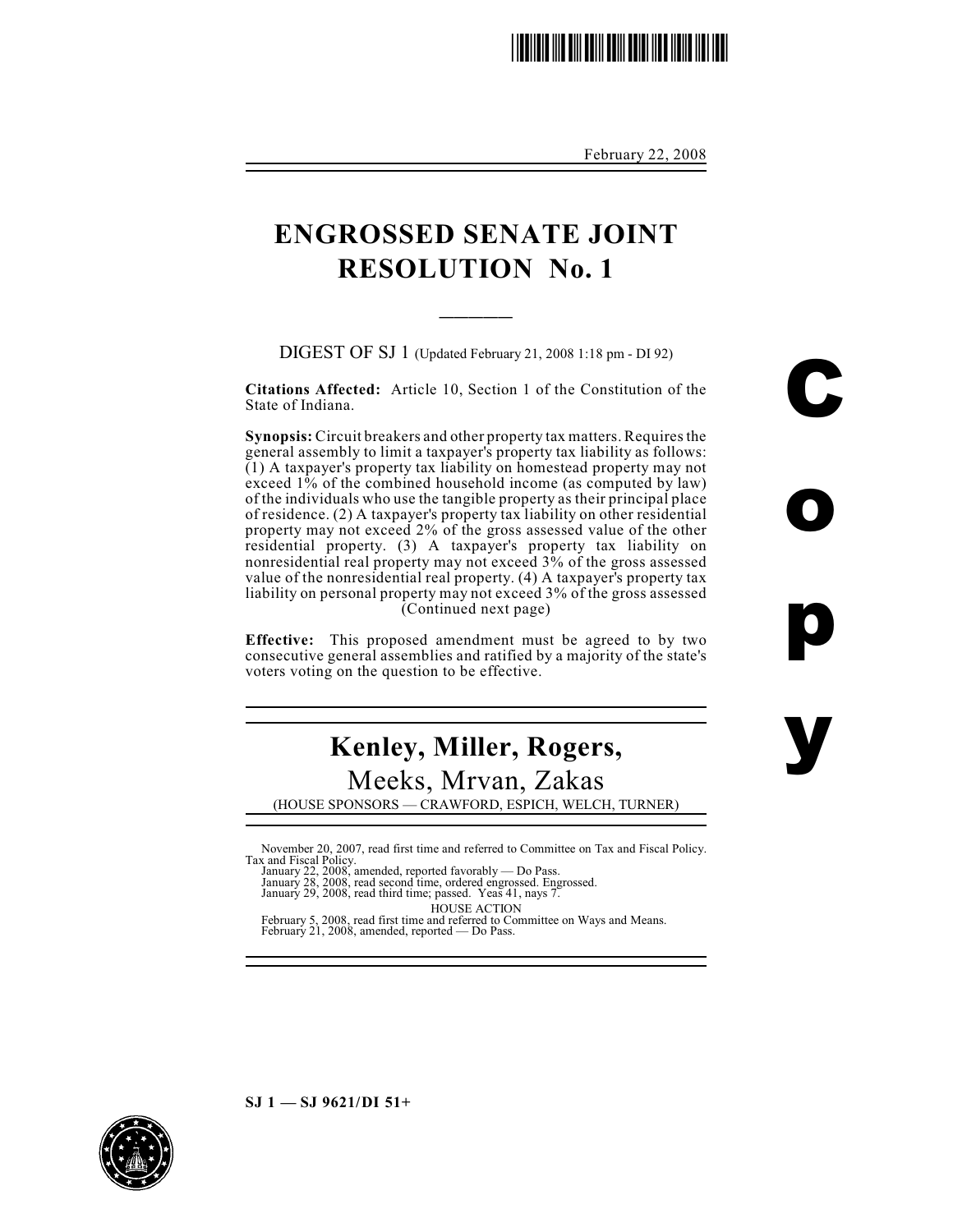#### Digest Continued

value of the taxpayer's personal property that is the basis for the determination of property taxes within a particular taxing district. Specifies that property taxes imposed for debt service on indebtedness incurred or payments on capital leases or lease-purchase agreements entered into before January 1, 2009, shall not be considered for purposes of calculating the limits to property tax liability under these provisions. Permits the general assembly to exempt a mobile home used as a homestead to the same extent as real property, Specifies that an exemption may be granted in the form of a deduction or credit. Specifies that the general assembly may impose reasonable filing requirements to obtain an exemption, deduction, or credit. This proposed amendment has not been previously agreed to by a general assembly.

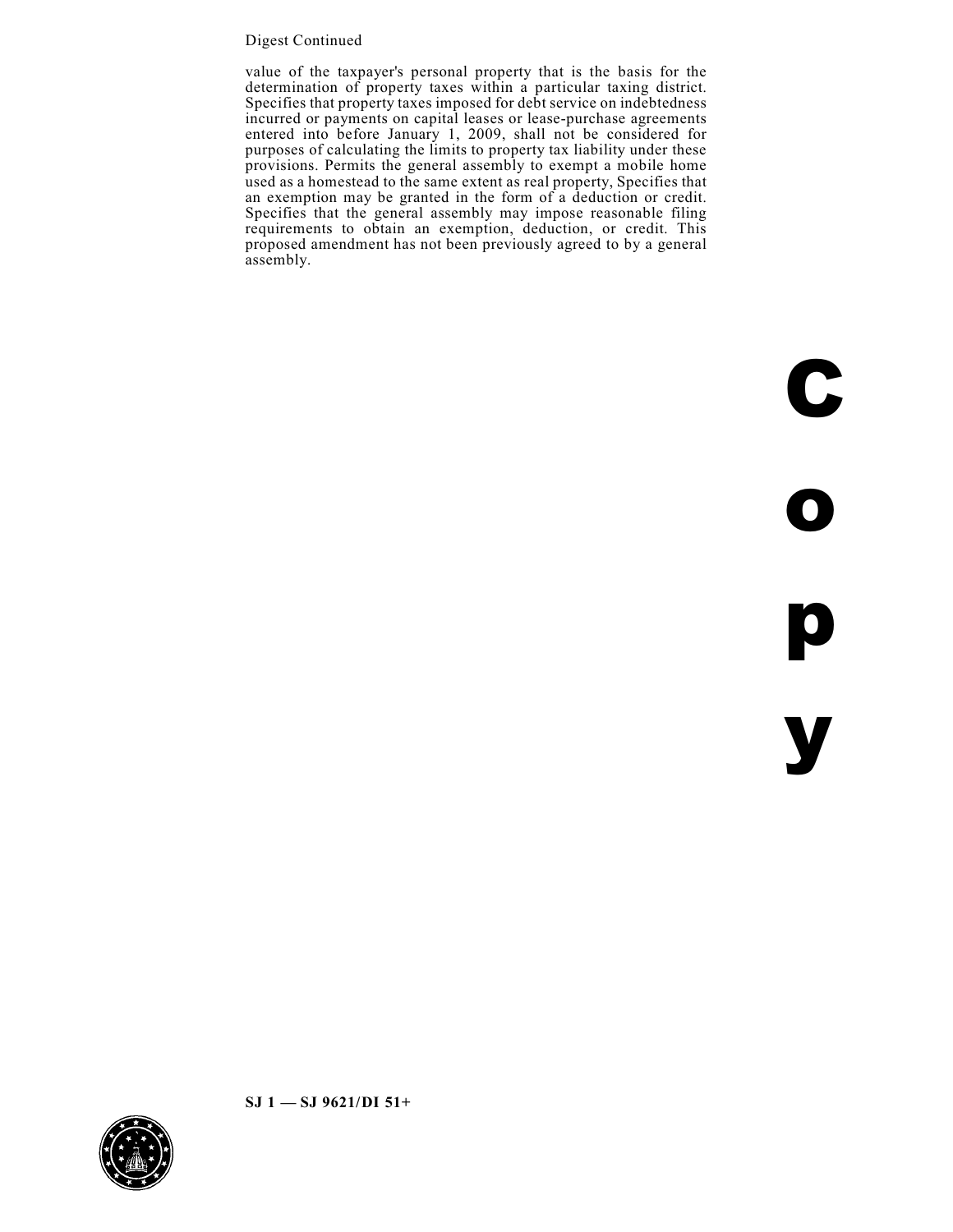February 22, 2008

C

o

p

y

#### Second Regular Session 115th General Assembly (2008)

PRINTING CODE. Amendments: Whenever an existing statute (or a section of the Indiana Constitution) is being amended, the text of the existing provision will appear in this style type, additions will appear in **this style type**, and deletions will appear in this style type.

 Additions: Whenever a new statutory provision is being enacted (or a new constitutional provision adopted), the text of the new provision will appear in **this style type**. Also, the word **NEW** will appear in that style type in the introductory clause of each SECTION that adds a new provision to the Indiana Code or the Indiana Constitution.

Conflict reconciliation: Text in a statute in *this style type* or *this style type* reconciles conflicts between statutes enacted by the 2007 Regular Session of the General Assembly.

## **ENGROSSED SENATE JOINT RESOLUTION No. 1**

A JOINT RESOLUTION proposing an amendment to Article 10, Section 1 of the Constitution of the State of Indiana concerning taxation.

*Be it resolved by the General Assembly of the State of Indiana:*

 SECTION 1. The following amendment to the Constitution of the State of Indiana is proposed and agreed to by this, the One Hundred Fifteenth General Assembly of the State of Indiana, and is referred to the next General Assembly for reconsideration and agreement. SECTION 2. ARTICLE 10, SECTION 1 OF THE CONSTITUTION OF THE STATE OF INDIANA IS AMENDED TO READ AS FOLLOWS: Section 1. (a) **Subject to this section,** the General Assembly shall provide, by law, for a uniform and equal rate of property assessment and taxation and shall prescribe regulations to secure a just valuation for taxation of all property, both real and personal. **(b) A provision of this section permitting the General Assembly to exempt property from taxation also permits the General**

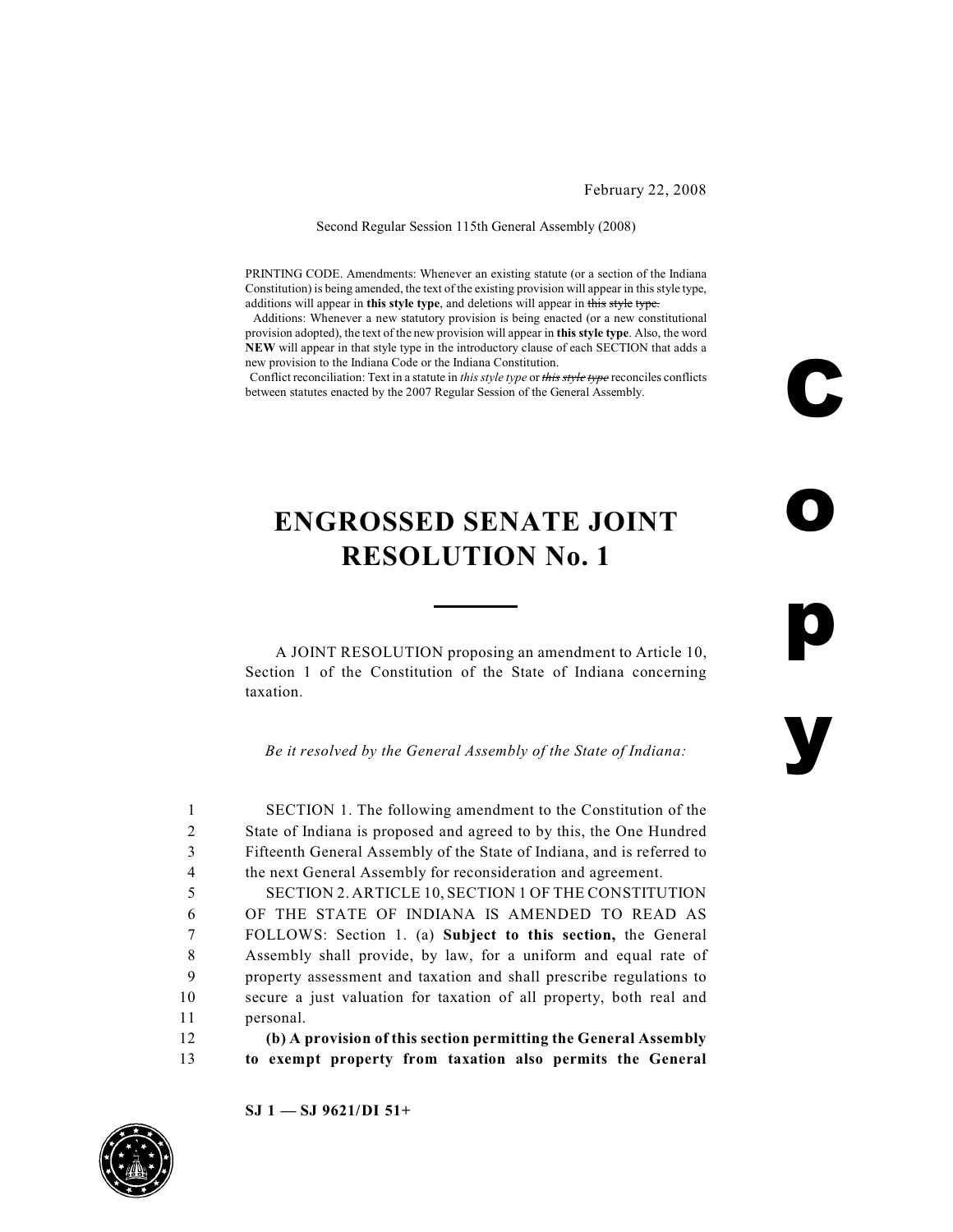| 1  | Assembly to exercise its legislative power to enact property tax             |
|----|------------------------------------------------------------------------------|
| 2  | deductions and credits for the property. The General Assembly                |
| 3  | may impose reasonable filing requirements for an exemption,                  |
| 4  | deduction, or credit.                                                        |
| 5  | (c) The General Assembly may exempt from property taxation any               |
| 6  | property in any of the following classes:                                    |
| 7  | (1) Property being used for municipal, educational, literary,                |
| 8  | scientific, religious, or charitable purposes.                               |
| 9  | (2) Tangible personal property other than property being held as             |
| 10 | an investment.                                                               |
| 11 | (3) Intangible personal property.                                            |
| 12 | (4) Tangible real property, including curtilage, used as a principal         |
| 13 | place of residence by an:                                                    |
| 14 | (A) owner of the property;                                                   |
| 15 | (B) individual who is buying the tangible real property under                |
| 16 | a contract; or                                                               |
| 17 | (C) individual who has a beneficial interest in the owner of the             |
| 18 | tangible real property.                                                      |
| 19 | (b) (d) The General Assembly may exempt any motor vehicles,                  |
| 20 | mobile homes (not otherwise exempt under subsection (c)(4) or (e)),          |
| 21 | airplanes, boats, trailers, or similar property, provided that an excise tax |
| 22 | in lieu of the property tax is substituted therefor.                         |
| 23 | (e) The following definitions apply to subsection (f):                       |
| 24 | (1) "Other residential property" means tangible property                     |
| 25 | (other than tangible property described in subsection $(c)(4)$ )             |
| 26 | that is used for residential purposes.                                       |
| 27 | (2) "Nonresidential real property" means real property that                  |
| 28 | is not tangible property described in subsection $(c)(4)$ and is             |
| 29 | not other residential property.                                              |
| 30 | (f) The General Assembly shall, by law, limit a taxpayer's                   |
| 31 | property tax liability as follows:                                           |
| 32 | (1) A taxpayer's property tax liability on tangible property                 |
| 33 | described in subsection $(c)(4)$ may not exceed one percent                  |
| 34 | (1%) of the combined household income (as computed by law)                   |
| 35 | of the individuals who use the tangible property as their                    |
| 36 | principal place of residence.                                                |
| 37 | (2) A taxpayer's property tax liability on other residential                 |
| 38 | property may not exceed two percent (2%) of the gross                        |
| 39 | assessed value of the property that is the basis for the                     |
| 40 | determination of property taxes.                                             |
| 41 | (3) A taxpayer's property tax liability on nonresidential real               |
| 42 | property may not exceed three percent $(3%)$ of the gross                    |
| 43 | assessed value of the property that is the basis for the                     |

**SJ 1 — SJ 9621/DI 51+**

y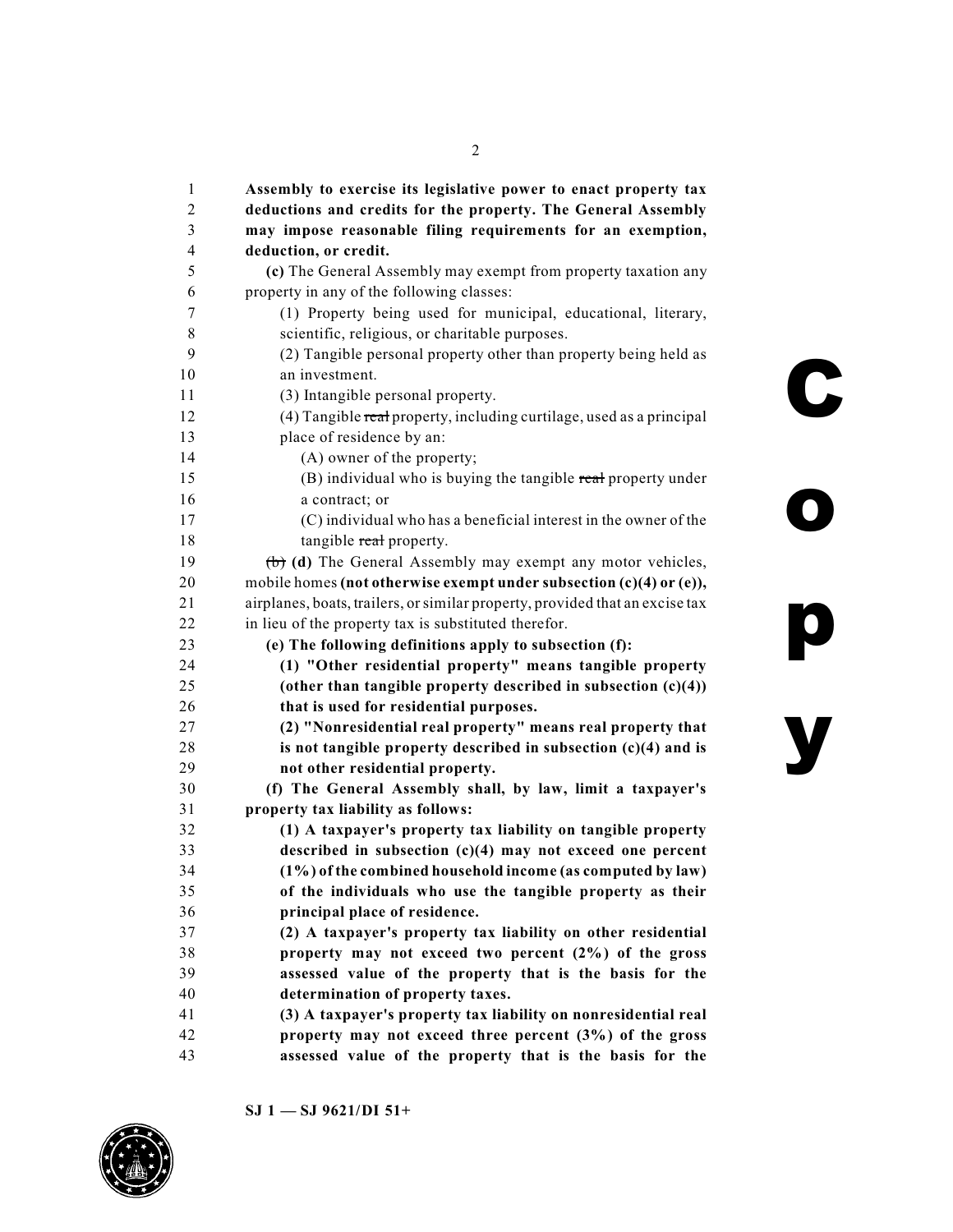**determination of property taxes. (4) A taxpayer's property tax liability on personal property (other than personal property that is tangible property described in subsection (c)(4) or personal property that is other residential property) may not exceed three percent (3%) of the gross assessed value of the taxpayer's personal property that is the basis for the determination of property taxes within a particular taxing district. (g) Property taxes imposed for debt service on indebtedness incurred or payments on capital leases or lease-purchase agreements entered into before January 1, 2009, shall not be considered for purposes of calculating the limits to property tax liability under subsection (f).**

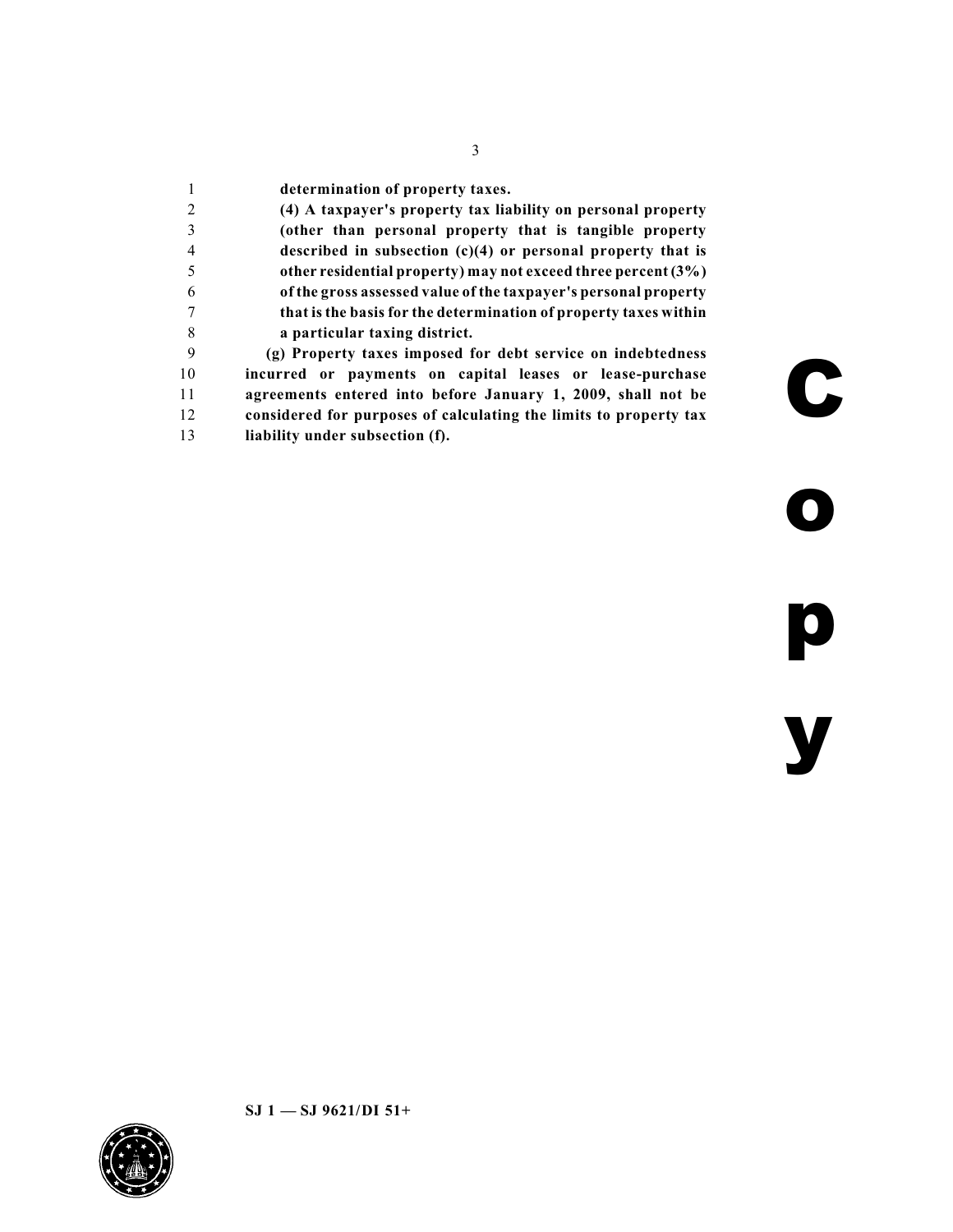#### SENATE MOTION

Madam President: I move that Senator Miller be added as second author of Senate Joint Resolution 1.

KENLEY

#### SENATE MOTION

**\_\_\_\_\_**

Madam President: I move that Senator Rogers be added as third author of Senate Joint Resolution 1.

KENLEY

C

o

p

y

#### SENATE MOTION

**\_\_\_\_\_**

Madam President: I move that Senator Meeks be added as coauthor of Senate Joint Resolution 1.

KENLEY

#### SENATE MOTION

**\_\_\_\_\_**

Madam President: I move that Senator Mrvan be added as coauthor of Senate Joint Resolution 1.

KENLEY

#### COMMITTEE REPORT

**\_\_\_\_\_**

Madam President: The Senate Committee on Tax and Fiscal Policy, to which was referred Senate Joint Resolution No. 1, has had the same under consideration and begs leave to report the same back to the Senate with the recommendation that said bill be AMENDED as follows:

Page 2, delete lines 23 through 31, begin a new paragraph and insert:

"**(e) The following definitions apply to subsection (f):**

**(1) "Other residential property" means tangible property**

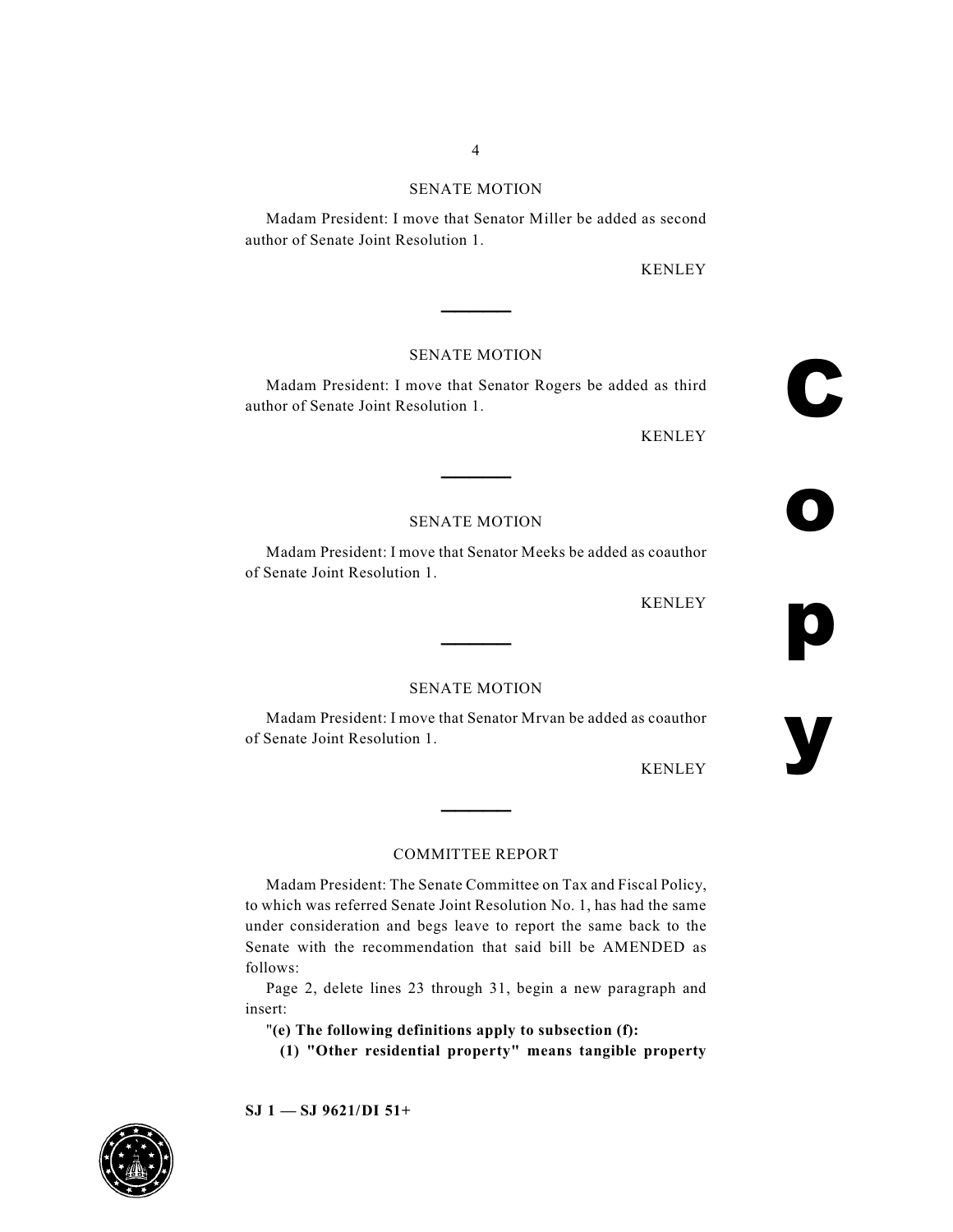**(other than tangible property described in subsection (c)(4)) that is used for residential purposes.**

**(2) "Nonresidential real property" means real property that is not tangible property described in subsection (c)(4) and is not other residential property.**

**(f) The General Assembly shall, by law, limit a taxpayer's property tax liability as follows:**

**(1) A taxpayer's property tax liability on tangible property described in subsection (c)(4) may not exceed one percent (1%) of the gross assessed value of the property that is the basis for the determination of property taxes.**

**(2) A taxpayer's property tax liability on other residential property may not exceed two percent (2%) of the gross assessed value of the property that is the basis for the determination of property taxes.**

**(3) A taxpayer's property tax liability on nonresidential real property may not exceed three percent (3%) of the gross assessed value of the property that is the basis for the determination of property taxes.**

**(4) A taxpayer's property tax liability on personal property (other than personal property that is tangible property described in subsection (c)(4) or personal property that is other residential property) may not exceed three percent (3%) of the gross assessed value of the taxpayer's personal property that is the basis for the determination of property taxes within a particular taxing district.**

**(g) Property taxes imposed after being approved by the voters in a referendum or local public question shall not be considered for purposes of calculating the limits to property tax liability under subsection (f).**".

and when so amended that said bill do pass.

(Reference is to SJR 1 as introduced.)

KENLEY, Chairperson

Committee Vote: Yeas 10, Nays 0.

**SJ 1 — SJ 9621/DI 51+**



 $\blacklozenge$ o p y